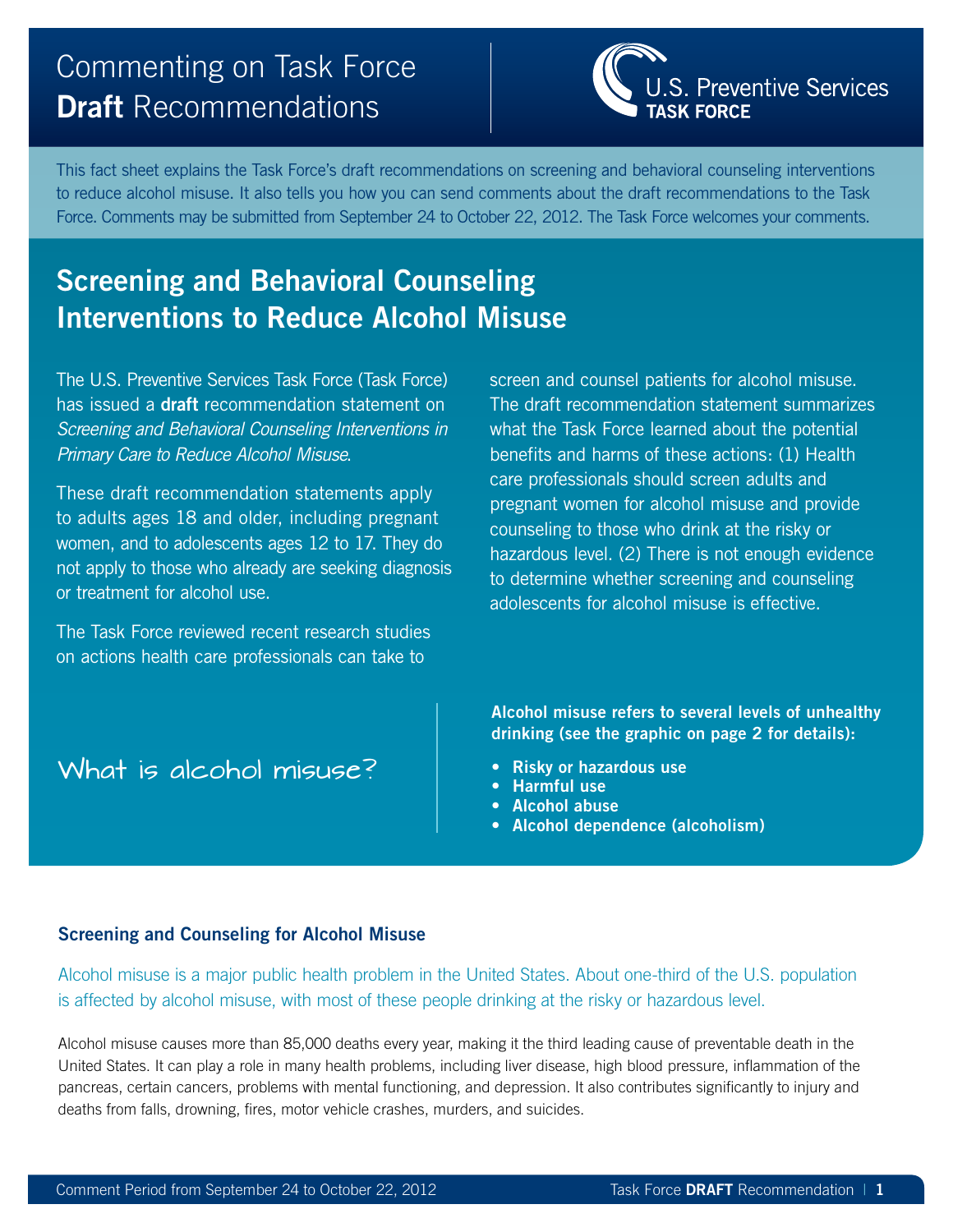Many types of alcohol screening tests exist. Most people complete a simple questionnaire or answer one or more questions from their health care professional. Screening takes from less than a minute up to 5 minutes.

Counseling to reduce alcohol misuse can be done in various ways, including face-to-face sessions, written self-help materials, computer or Web-based programs, and telephone counseling. During counseling, health care professionals work with patients on various strategies, such as action plans, drinking diaries, stress management, and problem solving.

## **Levels of Alcohol Misuse**

| <b>Risky or Hazardous Use</b>                                                                                                                                                                                           | <b>Harmful Use</b>                               | <b>Alcohol Abuse</b>                                                                                                                                                                  | <b>Alcohol Dependence</b><br>(Alcoholism)                                                                                                                                          |
|-------------------------------------------------------------------------------------------------------------------------------------------------------------------------------------------------------------------------|--------------------------------------------------|---------------------------------------------------------------------------------------------------------------------------------------------------------------------------------------|------------------------------------------------------------------------------------------------------------------------------------------------------------------------------------|
| For men, risky or hazardous<br>drinking is often considered<br>as having more than 4 drinks<br>in one day. For women, risky<br>or hazardous drinking is often<br>considered as having more<br>than 3 drinks in one day. | Drinking that causes<br>physical or mental harm. | Drinking that leads people<br>to fail their home, work or<br>school responsbilities; be<br>in dangerous situations like<br>driving while drunk; and have<br>legal or social problems. | Having a disease that includes<br>craving for alcohol, loss of<br>control over drinking, physical<br>dependence, and a need to<br>drink ever-larger amounts to<br>feel the effect. |
| 1 drink equals                                                                                                                                                                                                          | 12 oz. of beer<br><b>OR</b>                      | $\sqrt{5}$ oz. of wine <b>OR</b>                                                                                                                                                      | 1.5 oz. of liquor                                                                                                                                                                  |

## Potential Benefits and Harms

The Task Force focused its review on screening tests for alcohol misuse and the effectiveness of counseling for those identified with unhealthy drinking behaviors. The main benefit of this screening and counseling is to identify those who are misusing alcohol and to help them change their behavior. The Task Force found that several screening tests do a good job of identifying alcohol misuse in adults.

The Task Force also found that brief counseling appears to be the most effective at helping adults and pregnant women who are drinking at the risky or hazardous level. This counseling involves more than one session, each lasting about 10 to 15 minutes. The counseling helps them reduce binge drinking, high daily or weekly levels of drinking, and the likelihood of exceeding recommended drinking limits.

The Task Force found little information about the use of brief counseling sessions during visits with a primary health care professional for people with more severe forms of alcohol misuse (such as alcohol abuse or dependence). The limited evidence available suggests that it is not likely to be effective for this group. The Task Force did not review different treatments, such as medication or outpatient treatment programs, for alcohol abuse or dependence, but the benefits are well-established.

The Task Force found very little evidence about the harms of screening or counseling for alcohol misuse but concluded that any harms were likely to be small to none.

The Task Force recognizes that drinking by adolescents is a critical public health problem. However, it found few studies on the effects of screening and counseling for alcohol misuse in this population. Therefore, the Task Force could not make a recommendation about the potential benefits and harms of screening and counseling in adolescents. In its draft statement, the Task Force called for more research in this critical area.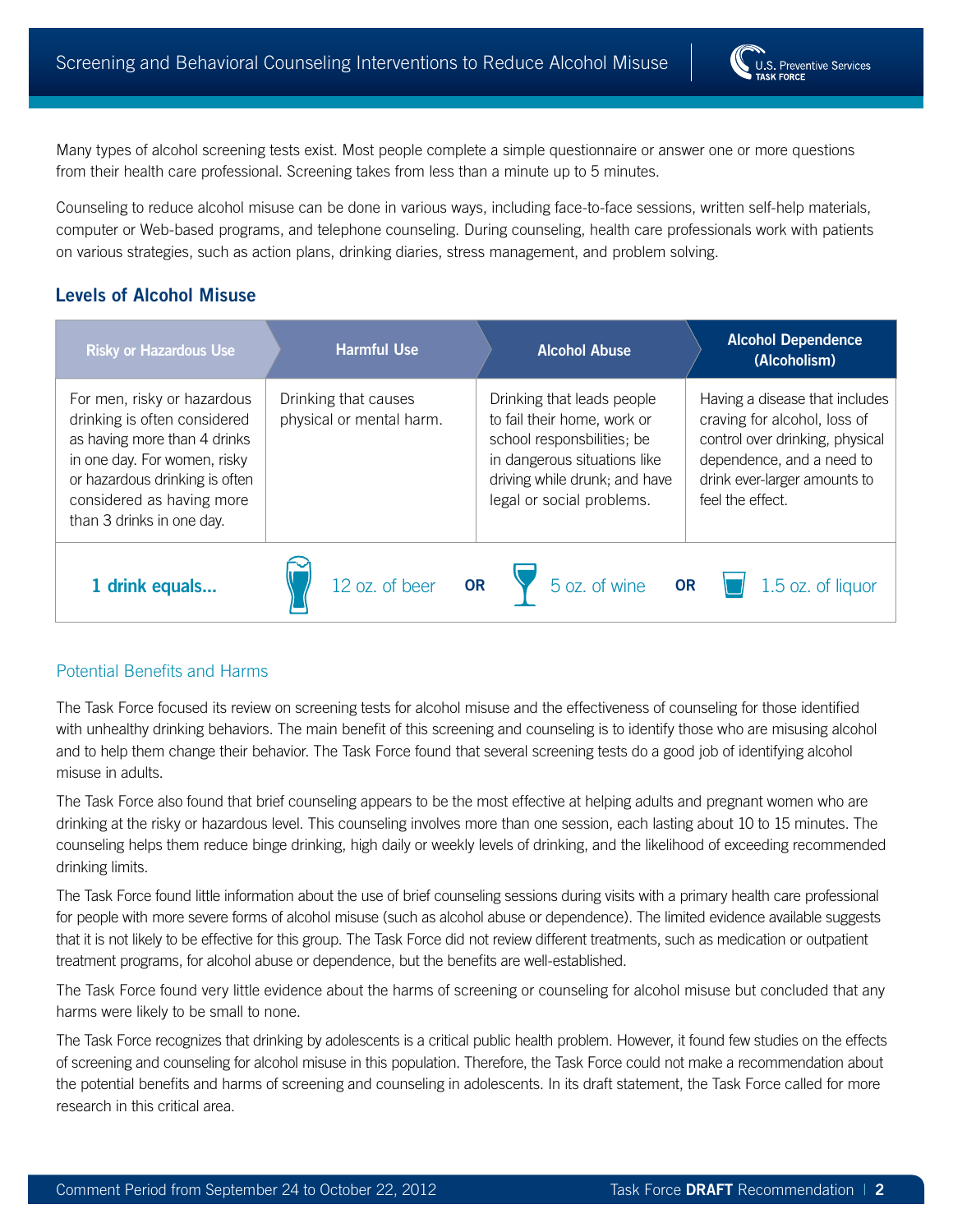U.S. Preventive Services

# **The Draft Recommendation Statement on Screening and Behavioral Counseling Interventions in Primary Care to Reduce Alcohol Misuse: What Does it Mean?**

Here is the Task Force's draft recommendation statement on screening and behavioral counseling for alcohol misuse. The draft recommendation statement has letter grades. The grades are based on the quality and strength of the evidence about the potential benefits and harms of the screening and counseling. They also are based on the size of the potential benefits and harms. Task Force evidence grades are explained in the box at the end of this fact sheet.

When the Task Force recommends screening and counseling (Grade A or B), it is because the screening and counseling have more potential benefits than potential harms. When there is not enough evidence to judge potential benefits and harms, the Task Force does not make a recommendation for or against—it issues an I Statement. The Notes next to the recommendations explain key ideas.

Before you send comments to the Task Force, you may want to read the full **[draft](http://www.uspreventiveservicestaskforce.org/draftrec.htm)  [recommendation statement](http://www.uspreventiveservicestaskforce.org/draftrec.htm)**. The statement explains the evidence the Task Force reviewed and how it decided on the grade. An **[evidence report](http://www.uspreventiveservicestaskforce.org/uspstf12/alcmisuse/alcomisart.htm)** provides more detail about the studies the Task Force reviewed.

- The Task Force recommends that clinicians screen adults, including young adults and pregnant women, for alcohol misuse and provide individuals engaged in risky or hazardous drinking with brief behavioral counseling interventions to reduce alcohol misuse. **Grade B 1**
- The Task Force concludes that the current evidence is insufficient to assess the balance of benefits and harms of screening and behavioral counseling interventions to reduce alcohol misuse in primary care settings in adolescents. **I Statement 2**

## **Notes**

## clinicians **1**

Health care professionals, including doctors, nurses, physician assistants, and nurse practitioners.

young adults Adults ages 18 to 21.

#### alcohol misuse

Unhealthy drinking, including risky or hazardous use, harmful use, alcohol abuse, and alcohol dependence.

#### risky or hazardous drinking

Drinking more than recommended amounts (see the graphic on page 2 for details).

brief Sessions lasting about 10 to 15 minutes each.

## behavioral counseling interventions

Working with patients on strategies such as action plans, drinking diaries, stress management, or problem solving.

## evidence is insufficient **2**

The Task Force did not find enough evidence on screening and counseling adolescents to determine potential benefits and harms.

# **Click Here** [to Comment on the Draft Recommendation](http://www.uspreventiveservicestaskforce.org/tfcomment.htm)









All comments will be considered for use in writing final recommendations.

The Task Force welcomes comments on this draft recommendation.

Comments must be received **between** September 24 and October 22, 2012.